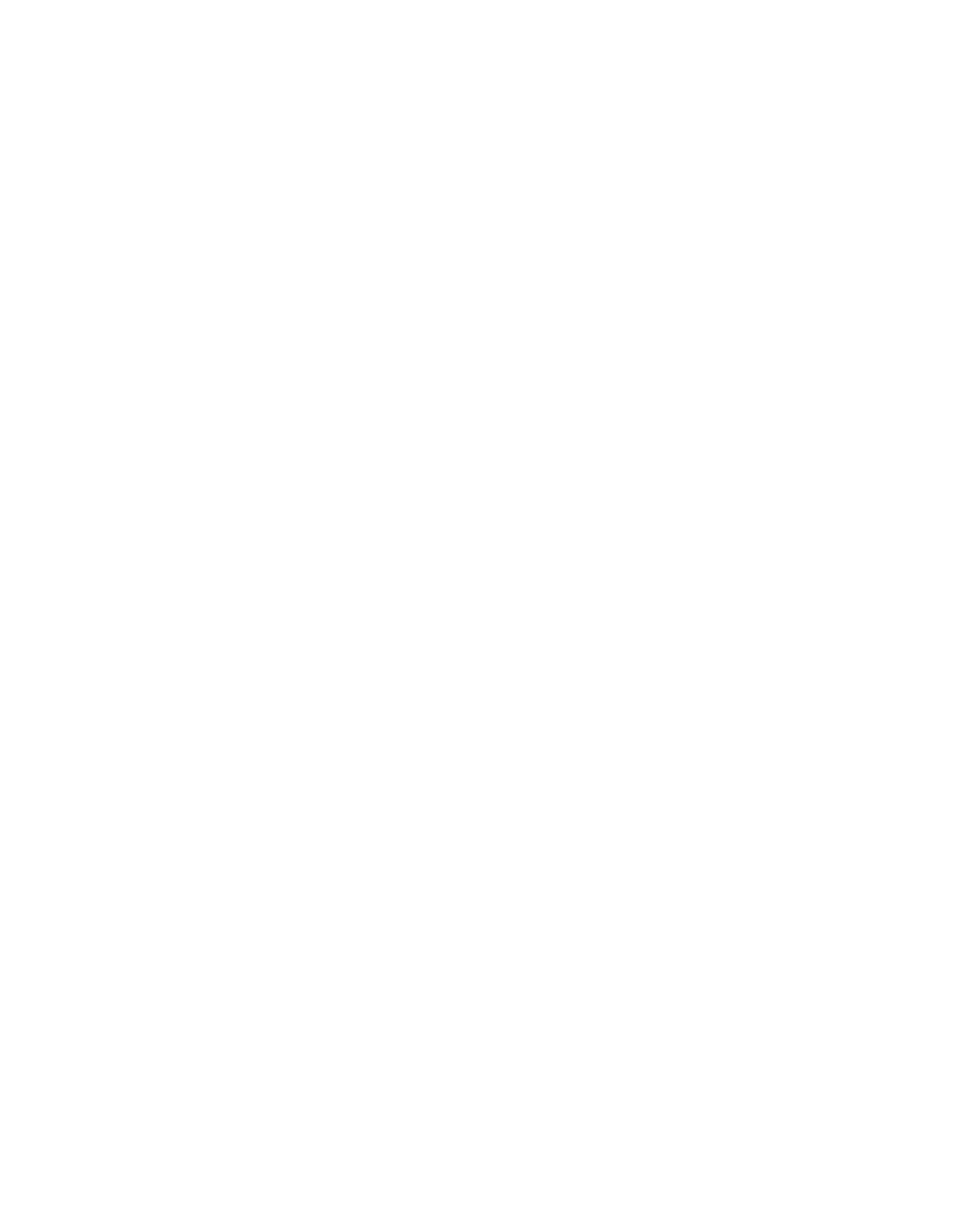# Notes and Introduction

Compline is the last office of the day, offered in contemplation by many communities or individuals before entering into sleep. This setting of the traditional Anglican service of Compline is based on work of Sarah E.A. MacDonald (currently Director of Music at Selwyn College, Cambridge) while she was Music Director at St. George's Round Church, Halifax, Nova Scotia. This setting was edited by Alexander Tilley in 2010, revised by Paul Halley in 2016 (Director of Music at King's College Chapel), and lastly revised in 2020 by Dr. Kate Helsen (Director of the Huron Chapel *Schola Cantorum.*) It is based on the the liturgy used at St John's Chapel, Huron University. It is hoped that this Compline Service may become an entrance for many to the contemplative spirit so urgently needed in our world during this time of the pandemic and at the beginning of the  $21^{\text{st}}$  century.

This liturgy is live-streamed from St. John's Church in Elora with no more than ten people present according to guidelines for ministry from the Diocese of Niagara (February 1). The liturgy is available on the St. John's Elora YouTube Channel for people to participate from home.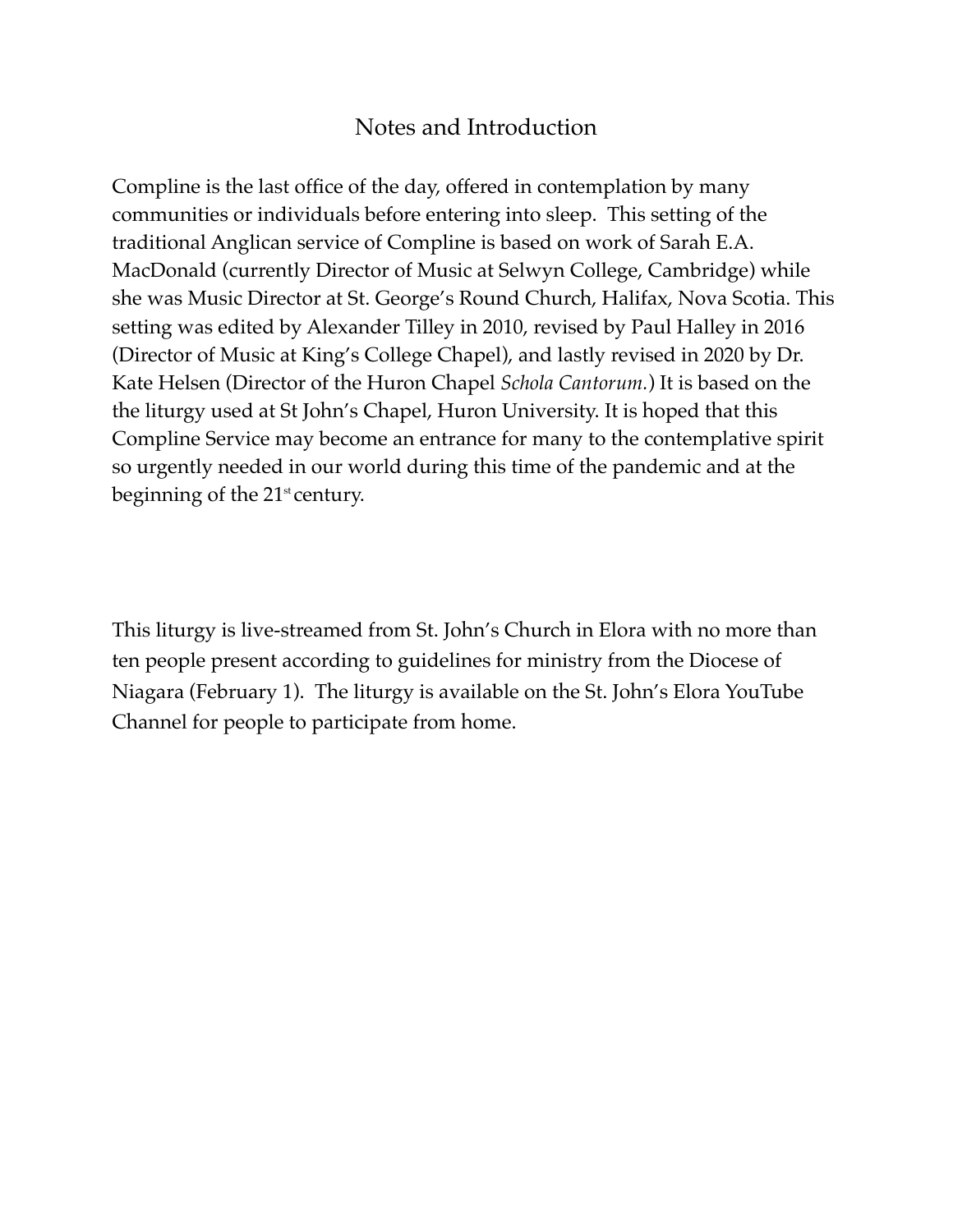# Opening Sentences and Responses

| Cantor: | The Lord Almighty grant us a quiet night and a perfect end.                        |
|---------|------------------------------------------------------------------------------------|
| Choir:  | Amen.                                                                              |
| Cantor: | O God, make speed to save us;                                                      |
| Choir:  | O Lord, make haste to help us.                                                     |
| Cantor: | Glory be to the Father, and to the Son, and to the Holy Ghost;                     |
| Choir:  | As it was in the beginning, is now, and ever shall be, world without<br>end. Amen. |
| Cantor: | Praise ye the Lord;                                                                |
| Choir:  | The Lord's Name be praised.                                                        |

# Psalm 91

WHOSO dwelleth under the defence of the Most High shall abide under the shadow of the Almighty. I will say unto the LORD, 'Thou art my refuge and my stronghold; my God in whom I will trust.' For he shall deliver thee from the snare of the hunter, and from the noisome pestilence. He shall defend thee under his wings, and thou shalt be safe under his feathers; his faithfulness is a shield and buckler. Thou shalt not be afraid for any terror by night, nor for the arrow that flieth by day; For the pestilence that walketh in darkness, nor for the sickness that destroyeth in the noon- day. A thousand shall fall beside thee, and ten thousand at thy right hand; but it shall not come nigh thee. Yea, with thine eyes shalt thou behold, and see the reward of the ungodly. Because thou hast said, 'The LORD is my refuge', and hast made the Most High thy habitation, There shall no evil happen unto thee,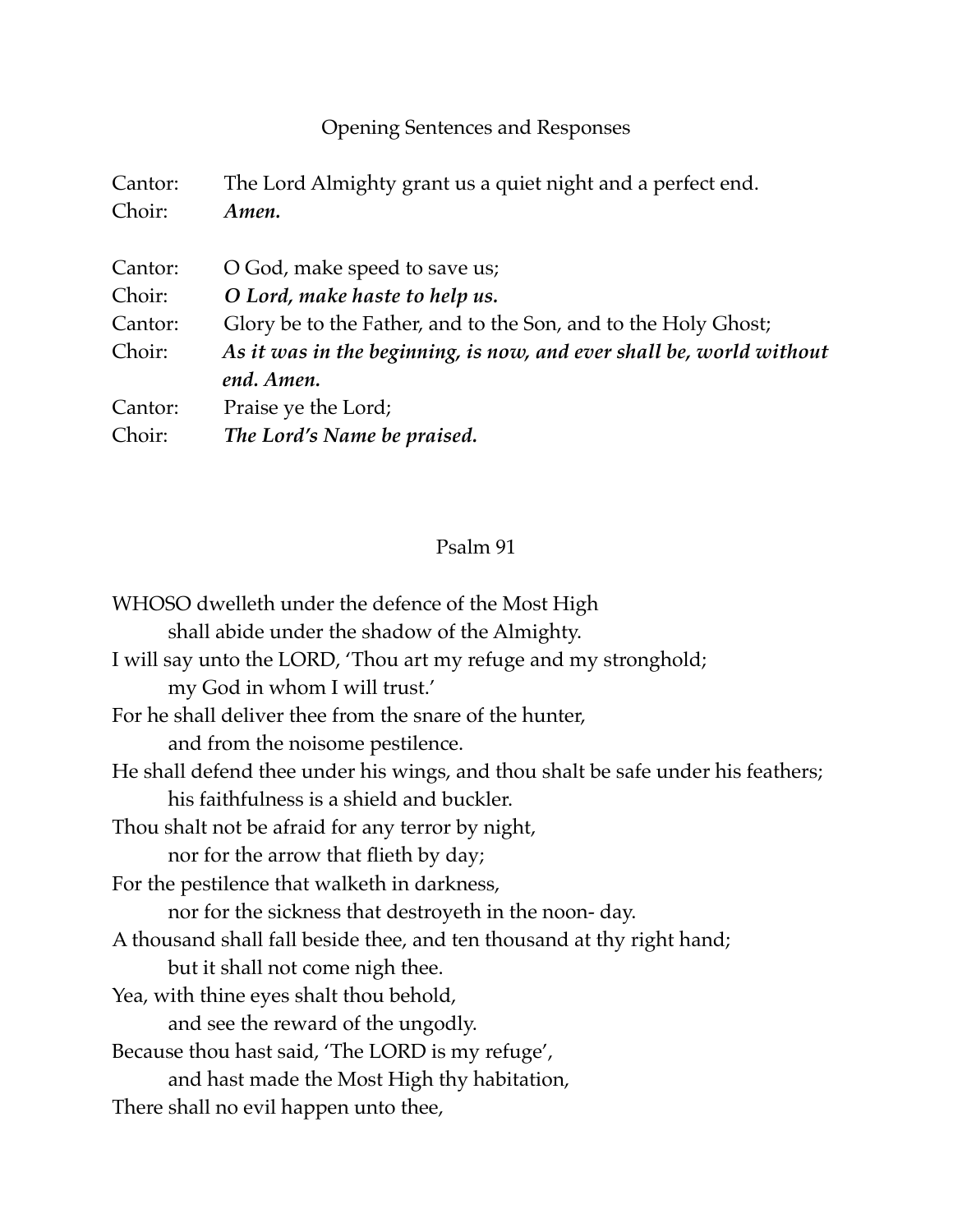neither shall any plague come nigh thy dwelling. For he shall give his angels charge over thee, to keep thee in all thy ways. They shall bear thee in their hands, that thou hurt not thy foot against a stone. Thou shalt tread upon the lion and adder: the young lion and the dragon shalt thou trample under thy feet. Because he hath set his love upon me, therefore will I deliver him; I will set him up, because he hath known my Name. He shall call upon me, and I will hear him: yea, I am with him in trouble; I will deliver him, and bring him to honour. With long life will I satisfy him, and show him my salvation. Glory be to the Father, and to the Son, and to the Holy Ghost; As it was in the beginning, is now, and ever shall be, world without end. Amen.

#### Lesson

Minister:

Come unto me, all ye that labour and are heavy laden and I will give you rest. Take my yoke upon you, and learn of me; for I am meek and lowly of heart; and ye shall find rest unto your souls. For my yoke is easy, and my burden is light. *St. Matthew 1. 28-30* 

# Respond

| Cantor: | Into thy hands, O Lord, I commend my spirit;                   |
|---------|----------------------------------------------------------------|
| Choir:  | Into thy hands, O Lord, I commend my spirit.                   |
| Cantor: | For thou hast redeemed me, O Lord, thou God of truth;          |
| Choir:  | I commend my spirit.                                           |
| Cantor: | Glory be to the Father, and to the Son, and to the Holy Ghost; |
| Choir:  | Into thy hands, O Lord, I commend my spirit.                   |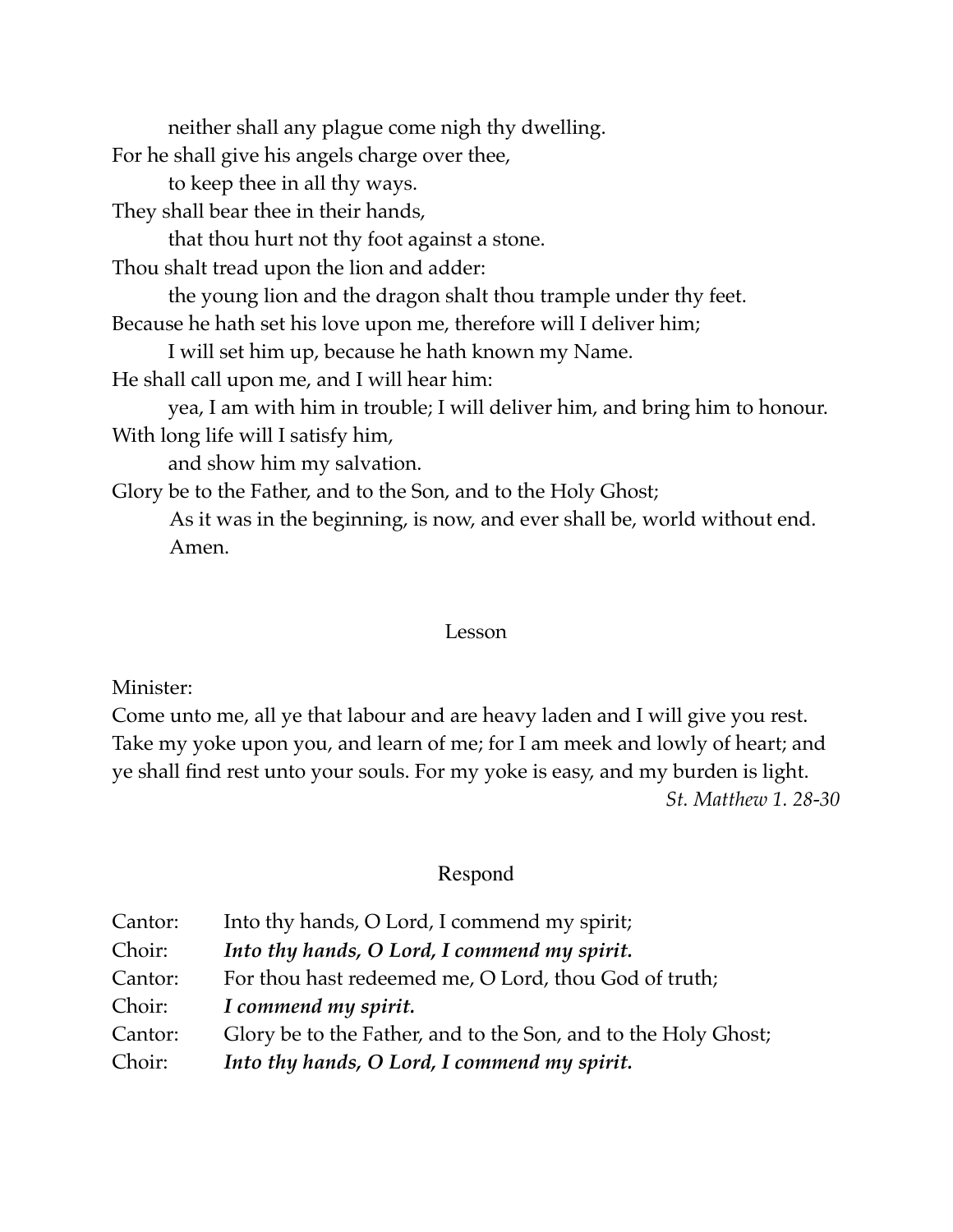#### Hymn

#### *Te Lucis ante terminum.*

Before the ending of the day, Creator of the world, we pray That with thy wonted favour thou Wouldst be our guard and keeper now.

From all ill dreams defend our eyes, From nightly fears and fantasies; Tread under foot our ghostly foe, That no pollution we may know.

O Father, that we ask be done, Through Jesus Christ, thine only Son; Who, with the Holy Ghost and thee, Doth live and reign eternally. Amen.

Cantor: Keep us as the apple of an eye; Choir: *Hide us under the shadow of thy wings.*

Antiphon: Preserve us, O Lord, waking, and guard us sleeping, that awake we may watch with Christ, and asleep we may rest in peace.

## Nunc Dimittis

Lord, now lettest thou thy servant depart in peace, according to thy word. For mine eyes have seen thy salvation, which thou hast prepared before the face of all people; To be a light to lighten the Gentiles, and to be the glory of thy people Israel.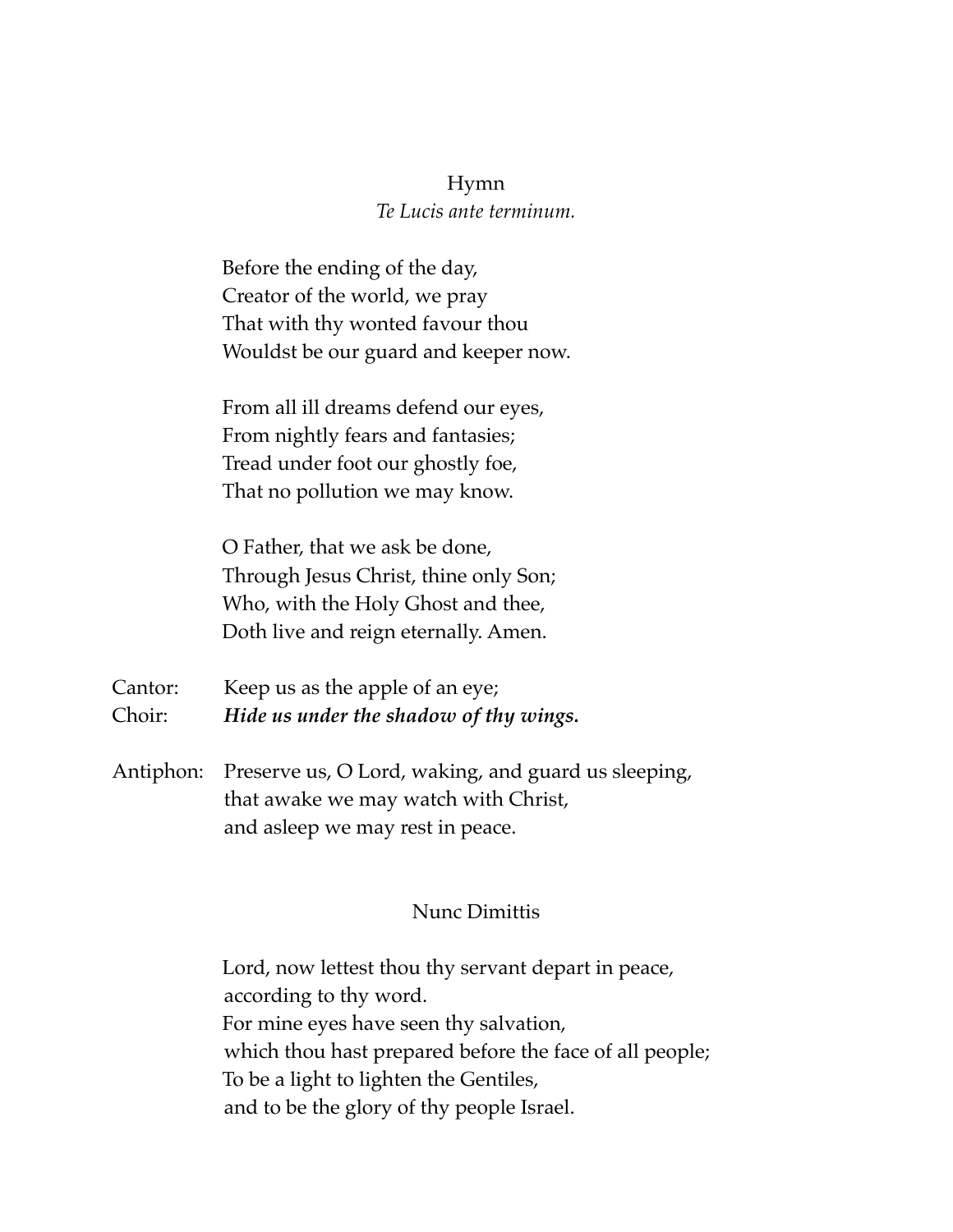Glory be to the Father, and to the Son, and to the Holy Ghost; As it was in the beginning, is now, and ever shall be, world without end. Amen

Antiphon: Preserve us, O Lord, waking, and guard us sleeping, that awake we may watch with Christ, and asleep we may rest in peace.

#### Apostle's Creed

Cantor: I believe in God the Father Almighty, Choir: *maker of heaven and earth: And in Jesus Christ his only Son our Lord, Who was conceived by the Holy Ghost, Born of the Virgin Mary, Suffered under Pontius Pilate, Was crucified, dead, and buried: He descended into hell; The third day he rose again from the dead; He ascended into heaven, And sitteth on the right hand of God the Father Almighty; From thence he shall come to judge the quick and the dead. I believe in the Holy Ghost; The holy Catholic Church; The Communion of Saints; The Forgiveness of sins; The Resurrection of the body, And the Life everlasting. Amen.*

Responses and Lord's Prayer

| Cantor: | Let us pray.                                                                                                                                                                                             |
|---------|----------------------------------------------------------------------------------------------------------------------------------------------------------------------------------------------------------|
| Choir:  | Lord, have mercy upon us.                                                                                                                                                                                |
|         | Christ, have mercy upon us.                                                                                                                                                                              |
|         | Lord, have mercy upon us.                                                                                                                                                                                |
| Cantor: | Our Father                                                                                                                                                                                               |
| Choir:  | who art in heaven, Hallowed be thy Name, Thy kingdom come, Thy<br>will be done, on earth as it is in heaven. Give us this day our daily<br>bread; And forgive us our trespasses, As we forgive them that |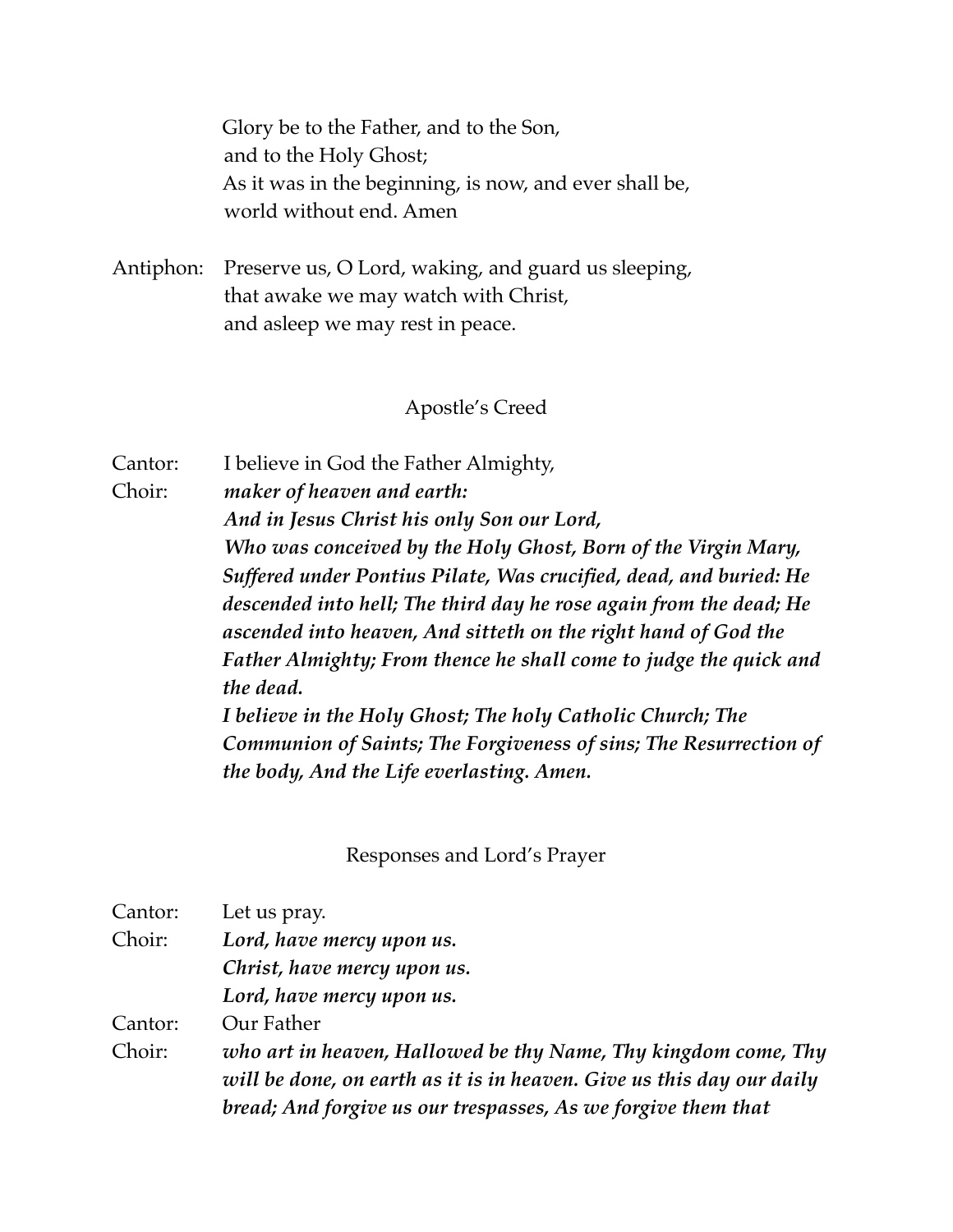*trespass against us; And lead us not into temptation, But deliver us from evil. Amen.*

| Minister: | Blessed art thou, Lord God of our fathers;                   |
|-----------|--------------------------------------------------------------|
| People:   | To be praised and glorified above all for ever.              |
| Minister: | Let us bless the Father, the Son, and the Holy Ghost;        |
| People:   | Let us praise him and magnify him for ever.                  |
| Minister: | Blessed art thou, O Lord, in the firmament of heaven;        |
| People:   | To be praised and glorified above all for ever.              |
| Minister: | The Almighty and most merciful Lord guard us and give us his |
|           | blessing.                                                    |
| People:   | Amen.                                                        |

#### Confession and Absolution

Minister: We confess to God Almighty, People: *the Father, the son, and the Holy Ghost, that we have sinned in thought, word, and deed, through our own grievous fault. Wherefore we pray God to have mercy upon us. Almighty God, have mercy upon us, forgive us all our sins and deliver us from all evil, confirm and strengthen us in all goodness, and bring us to life everlasting; through Jesus Christ our Lord.* Minister: May the Almighty and merciful Lord grant unto you pardon and remission of all your sins, time for amendment of life, and the grace and comfort of the Holy Spirit. People: *Amen.*

#### Responses

| Cantor: | Wilt thou not turn again and quicken us;              |
|---------|-------------------------------------------------------|
| Choir:  | That thy people may rejoice in thee?                  |
| Cantor: | O Lord, show thy mercy upon us;                       |
| Choir:  | And grant us thy salvation.                           |
| Cantor: | Vouchsafe, O Lord, to keep us this night without sin; |
| Choir:  | O Lord, have mercy upon us, have mercy upon us.       |
| Cantor: | O Lord, hear our prayer;                              |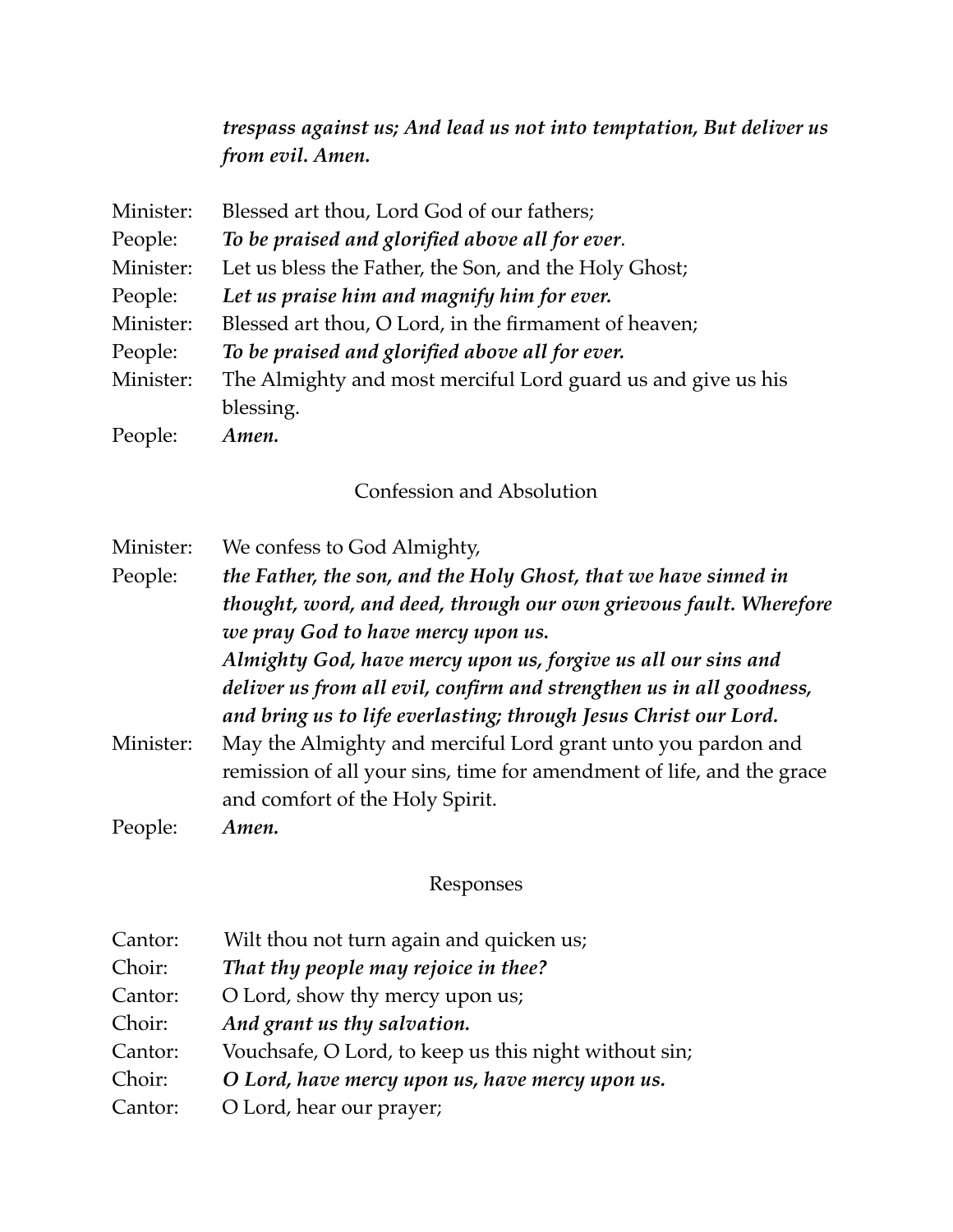Choir: *And let our cry come unto thee.*

# **Collects**

Cantor: LIGHTEN our darkness, we beseech thee, O Lord; and by thy great mercy defend us from all perils and dangers of this night; for the love of thy only Son, our Saviour Jesus Christ.

- Choir: *Amen.*
- Cantor: BE present, O merciful God, and protect us through the silent hours of this night, so that we who are wearied by the changes and chances of this fleeting world, may repose upon thy eternal changelessness; through Jesus Christ our Lord.
- Choir: *Amen.*
- Cantor: ALMIGHTY and everliving God, we humbly beseech thy Majesty, that, as thy only-begotten Son was this day presented in the temple in substance of our flesh, so we may be presented unto thee with pure and clean hearts, by the same thy Son Jesus Christ our Lord. Choir: *Amen.*

#### Prayers

*Prayers offered for the community and the world by the Minister.*

#### Closing Responses

| Cantor: | We will lay us down in peace and take our rest;             |
|---------|-------------------------------------------------------------|
| Choir:  | For it is thou, Lord, only, that makest us dwell in safety. |
| Cantor: | The Lord be with you;                                       |
| Choir:  | And with thy spirit.                                        |
| Cantor: | Let us bless the Lord.                                      |
| Choir:  | Thanks be to God.                                           |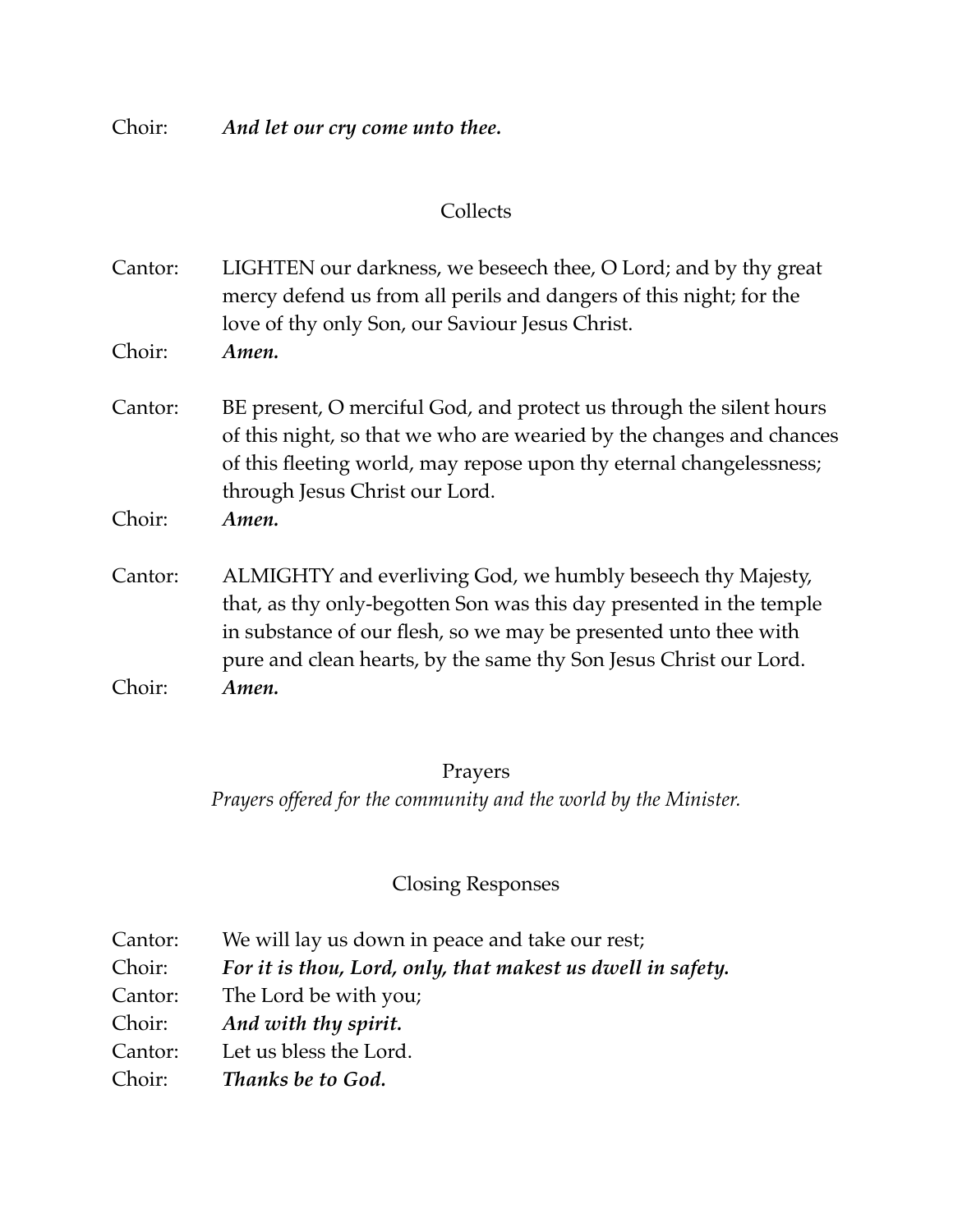# Hymn

# *In pace, in idipsum - John Shepherd*

In peace, and into the same I shall sleep and rest. If I give slumber to my eyes and to my eyelids drowsiness, I shall sleep and rest. Glory to the Father, and to the Son, and to the Holy Spirit.

#### Blessing

- Minister: The Almighty and merciful Lord, the Father, the Son, and the Holy Ghost, bless and preserve us.
- People: *Amen.*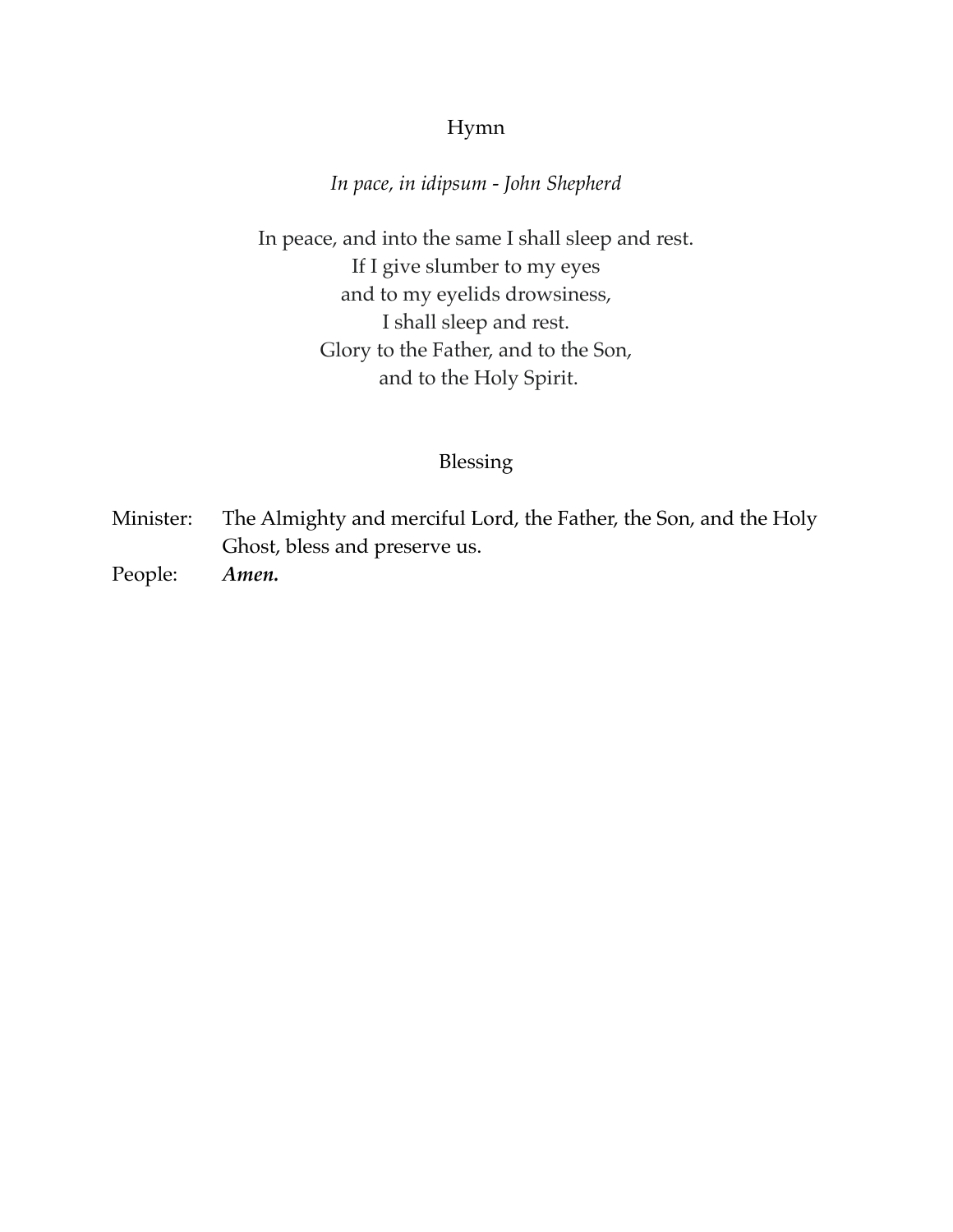# **February is Music Month at St. John's Elora**

*Join us for the following online events.*

# **"VOICES OF HOPE - A Conversation with Amanda Weber".**

Thursday February 10, 7:30 p.m. on Zoom.

Dr. Amanda Weber is Director of Worship and the Arts at Westminster Presbyterian Church, Minneapolis, and Founder and Director of Voices of Hope, an organization that leads choirs inside the Minnesota Correctional Facilities. Amanda will offer a short presentation on her work in the growing field of prison choirs and participate in a Q&A hosted by Patrick Murray. Register on the St. John's website or contact us for the Zoom link.

# **COMPLINE**

Thursday February 17, 8:30 p.m. on St. John's Elora YouTube Channel.

# **"COMPOSING COMMUNITY: Julia Wolfe's Anthracite Fields in Philadelphia".**

Thursday February 24, 7:30 p.m. on Zoom.

Music Director, Patrick Murray, will discuss his research on composers engaging communities and community stories through the creation of new works of choral music, specifically looking at composer, Julia Wolfe's 2012 coalmining oratorio, *Anthracite Fields.*

Register on the St. John's website or contact us for the Zoom link.